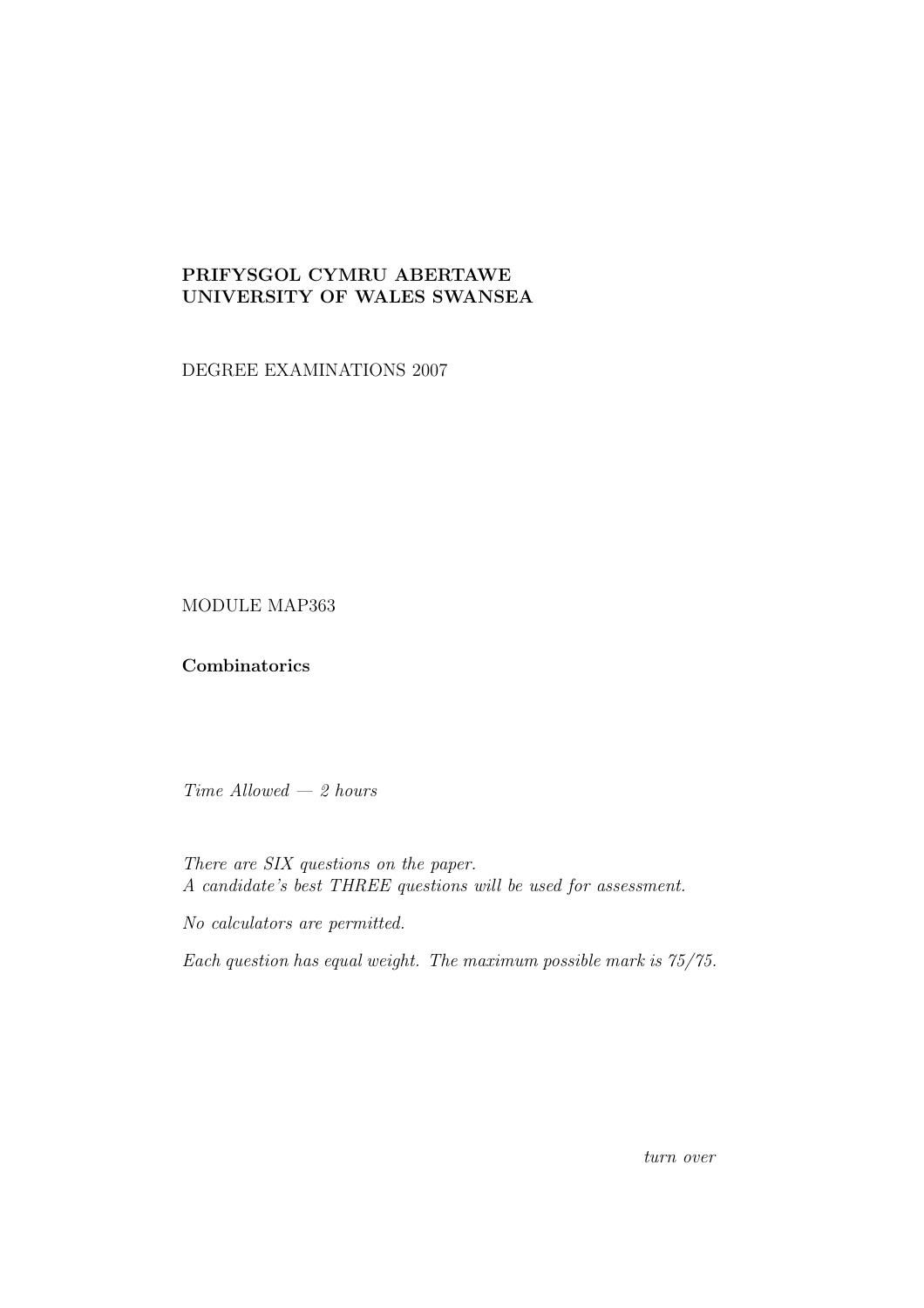1. Let  $G$  be a graph with vertex set  $V$  and edge list  $E$ .

Define the *degree* of a vertex  $x \in V$ . What does it mean to say that  $(x_0, x_1, \ldots, x_m)$  is a *trail* in G? What is the *length* of this trail? When is this trail  $closed$ ? What does it mean to say that  $G$  is connected? [6 Marks]

Suppose that  $G$  is connected and that all vertices of  $G$  have even degree. Show that  $G$  has a closed trail of non-zero length. Hence, or otherwise, prove that  $G$  has a closed trail passing through all the edges in  $E$ . [12 Marks]

For  $n \in \mathbb{N}$ , let  $K_n$  denote the complete graph with vertex set  $\{1, 2, \ldots, n\}$ . When does  $K_n$  have a closed trail passing through all its edges? [3 Marks]

For each  $n \in \mathbb{N}$  determine the minimum number of continuous pen-strokes needed to draw  $K_n$ . [4 Marks]

2. (a) Let  $G$  be a simple graph. What does it mean to say that  $G$  is (i) planar? (ii) a tree? [4 Marks]

(b) State and prove Euler's formula relating the number of vertices, edges and faces of a simple planar graph. [10 Marks]

[You may assume that a tree on n vertices has precisely  $n-1$ edges.]

(c) What is the minimum length of a closed path in the Petersen graph (shown below)?



By counting edges, show that if there is a planar drawing of the Petersen graph with f faces, then  $5f \leq 30$ . Hence show that the Petersen graph is not planar. [7 Marks]

Find with proof the smallest number of edges that can be removed from the Petersen graph in order to leave a planar graph.

[4 Marks]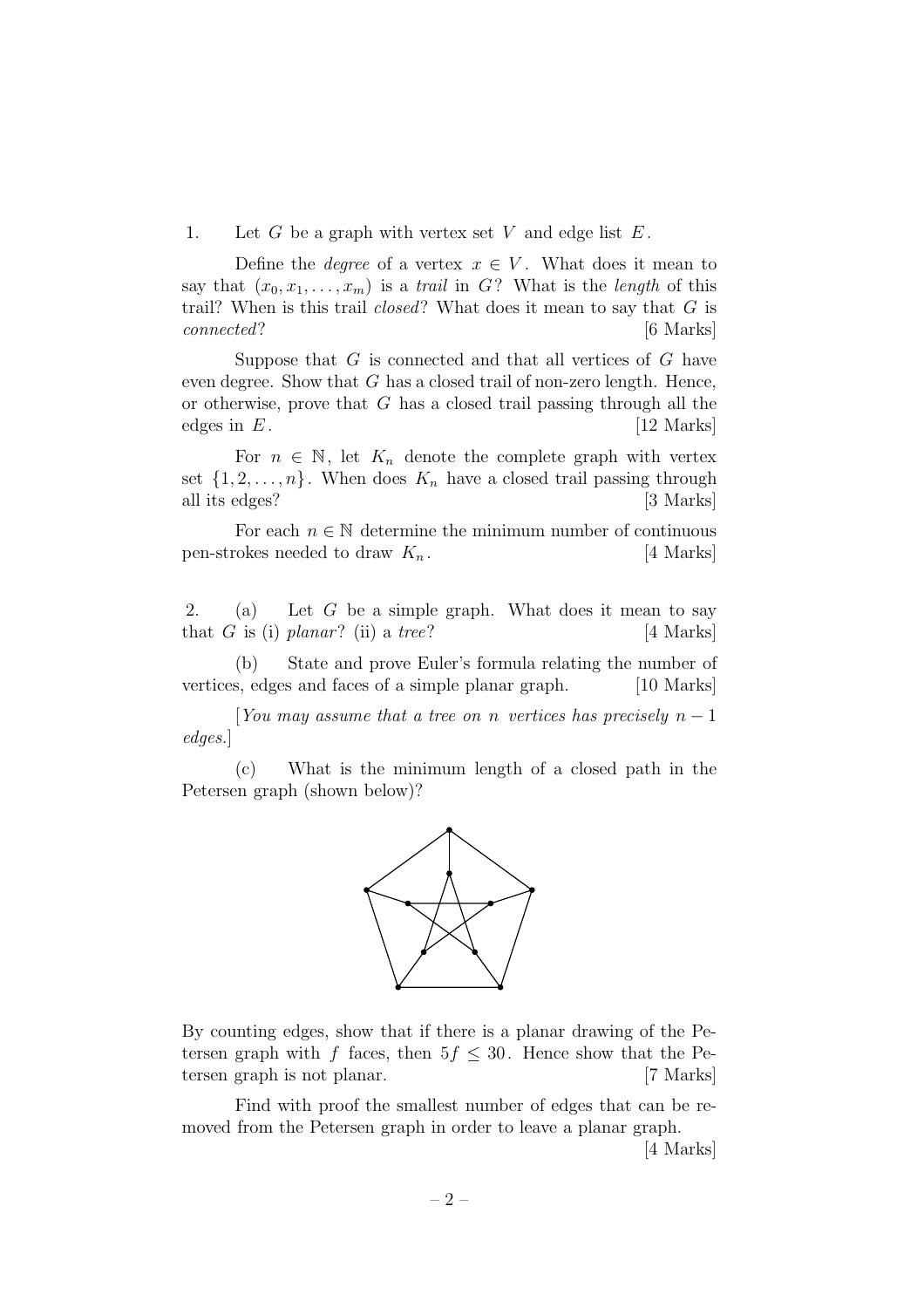3. Let X be a finite subset of N of size  $n \geq 2$ .

(a) Let  $T$  be a spanning tree in the complete graph on  $X$ . What does it mean to say that a vertex of  $T$  is a *leaf*? Define the  $Priifer code of T.$  [6 Marks]

(b) Find the spanning tree in the complete graph on the set  $\{1, 2, 3, 4, 5, 6\}$  with Prüfer code  $(3, 5, 4, 3)$ . [5 Marks]

(c) Use Prüfer codes to prove that the number of spanning trees in the complete graph on X is  $n^{n-2}$ . [10 Marks]

How many of these trees have exactly 2 leaves? [4 Marks]

4. Let  $N$  be a network with vertex set  $V$  and edge set  $E$ . Write  $c(x, y)$  for the capacity of the edge  $(x, y) \in E$ . Let  $s \in V$  be the source vertex and let  $t \in V$  be the target vertex.

(a) What does it mean to say that f is a flow in  $N$ ? Define the value of f, val f. What does it mean to say that f is maximal?

What does it mean to say that  $(S, T)$  is a cut of N? Define the *capacity* of  $(S, T)$ ,  $cap(S, T)$ . [7 Marks]

(b) Prove that if f is any flow in N and  $(S, T)$  is any cut then val  $f \leq cap(S,T)$ . Show that if equality holds, then the flow f is maximal. [9 Marks]

(c) Find, with proof, a maximal flow in the network below. [6 Marks]

(The numbers show the capacity of the edges.)



Now suppose that at most m units may pass through vertex  $p$ . Find a formula for the value of the maximal flow in terms of  $m$ .

[3 Marks]

 $-3$  – Turn over.